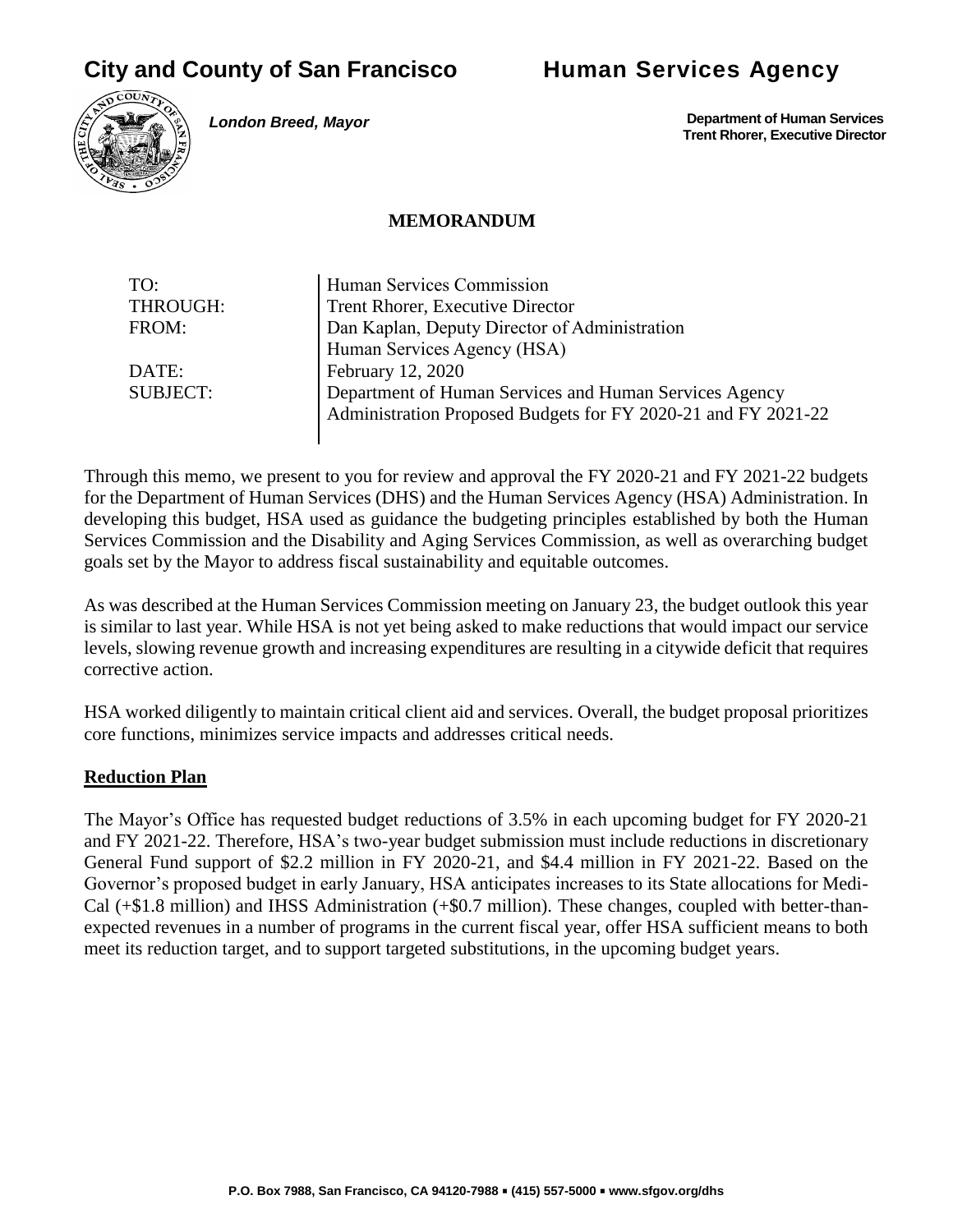# **DHS and HSA Administration Budget for FY 2020-21 and FY 2021-22**

The following describes the major developments across DHS and HSA Administration in the coming year.

HSA's proposed FY 2020-21 budget for DHS and HSA Administration of \$577.2 million is \$16.1 million or 2.9% more than the FY 2019-20 budget of \$561.1 million. HSA's revenues of \$440.5 million in FY 2020-21, are \$2.8 million or 0.6% more than FY 2019-20 revenues of \$437.7 million. General Fund support for DHS and HSA Administration of \$136.7 million in FY 2020-21 is \$13.3 million or 10.8% more than the \$123.4 million in FY 2019-20. These increases are primarily due to the increased costs of CAAP aid, revenue loss from the expired Title IV-E Waiver, as well as increasing salary, benefit, and contract costs in line with cost-of-living adjustments. The proposed FY 2021-22 budget is the same as the proposed FY 2020-21 budget with the exception that adjustments were made for the costs associated with mandated growth in salaries, fringe benefits, and aid costs.

The documents that follow the memo provide additional information about proposed substitutions, program details, and charts and graphs detailing the DHS and HSA Administration budget.

As discussed in this memo, the department is also proposing several new budgetary initiatives which would require the investment of additional General Fund, if available. In accordance with the Mayor's instructions, costs for these proposals have not been included in the foregoing discussion of changes to the DHS and HSA budget, and their consideration is contingent on availability of funds.

#### **Major Budget Proposals and Changes**

### **Workforce Development and CalWORKs:**

#### **1) Internally fund 30 Career Pathways Program positions with repurposed JobsNow funds.**

HSA's Workforce Development Division (WDD) manages a large Public Service Trainee (PST) program, which employs clients at HSA and other City agencies for up to one year. PST positions provide clients with valuable, paid work experience in the public sector; however, these positions often do not provide enough experience to allow clients to transition to permanent civil service jobs. The Career Pathways Program provides a way for clients who successfully graduate from the PST program to continue gaining work experience for up to an additional three years. During that time, they are able to take civil service exams and, in many cases, have been appointed to permanent positions.

HSA currently has 30 Career Pathways Program slots funded through salary savings from holding other HSA clerical positions vacant. Due to underspending in other parts of WDD, based on its current and projected caseloads, HSA has identified funds that can be shifted to a newly dedicated Career Pathways budget, ensuring greater consistency for the program. This proposal has no net new General Fund cost in the budget but will involve internally shifting approximately \$2M.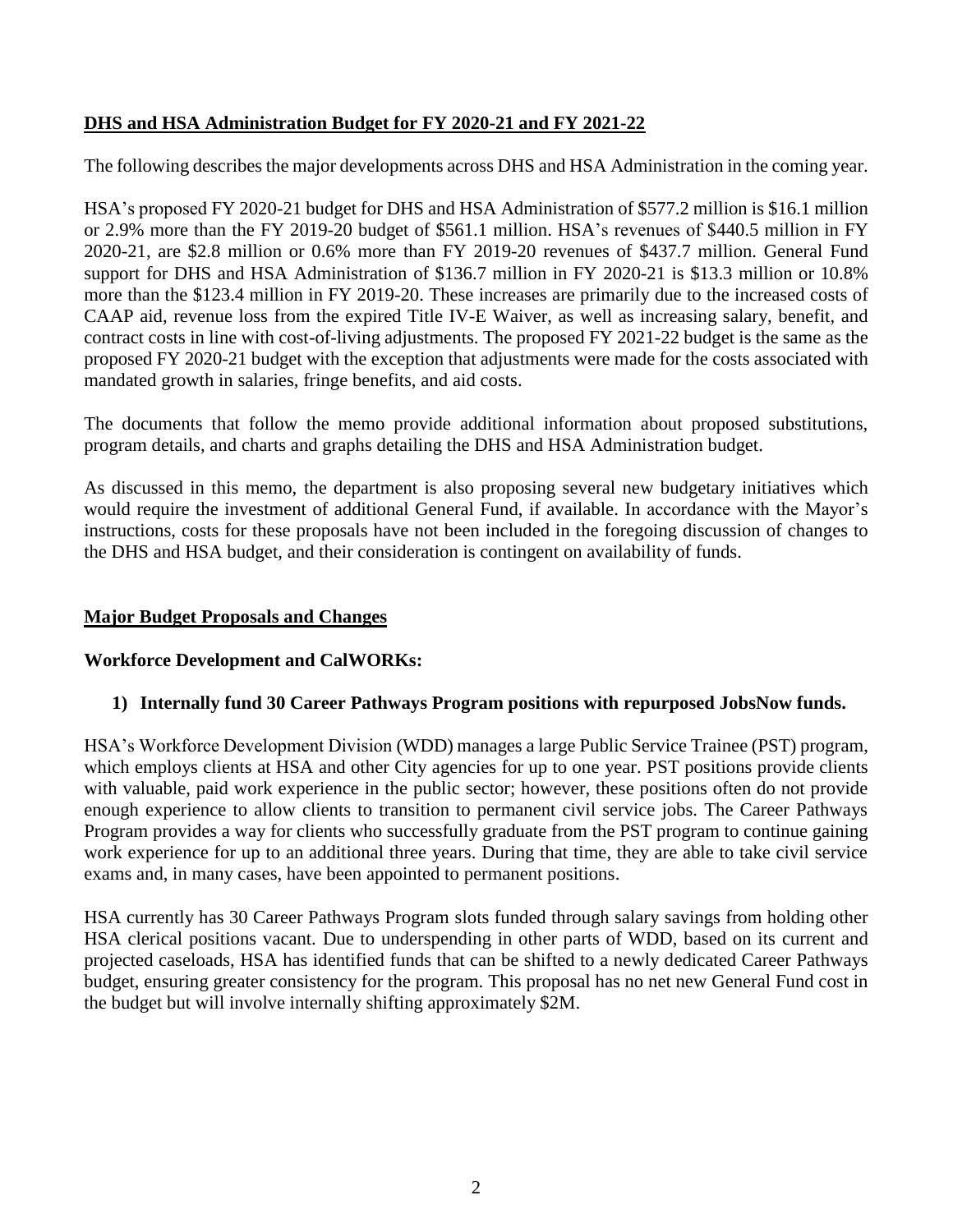| <b>Request</b>             | <b>FY20-21 All</b>  | <b>FY20-21</b> | <b>FY21-22 All</b> | <b>FY21-22</b> |
|----------------------------|---------------------|----------------|--------------------|----------------|
|                            | <b>Funds Amount</b> | <b>General</b> | <b>Funds</b>       | <b>General</b> |
|                            |                     | Funds          | <b>Amount</b>      | Funds          |
|                            |                     | <b>Amount</b>  |                    | <b>Amount</b>  |
| 30-1402 Junior Clerk       | \$2,042,937         | \$2,042,937    | \$2,145,084        | \$2,145,084    |
| <b>Temporary Positions</b> |                     |                |                    |                |

#### **2) Revenue-Backed Analyst Position for CalWORKs Home Visiting Program**

The statewide CalWORKs allocation for the Home Visiting Program (HVP) increased substantially in FY19-20, and will see a further expansion in FY20-21, bringing the annual revenue up to \$1.2 M. This program sends nurses and other trained professionals to new parents' homes to provide guidance, coaching, access to prenatal and postnatal care, and other health and social services. As part of this program expansion, CalWORKs requires an additional 1823 Senior Administrative Analyst to perform all the data collection, analysis, and reporting functions required of HVP.

| <b>Request</b>                                   | FY20-21 All | <b>FY20-21</b> FY21-22 All<br><b>Funds Amount</b> General Funds<br>Amount | <b>Funds</b><br>Amount | <b>FY21-22</b><br><b>General Funds</b><br>Amount |
|--------------------------------------------------|-------------|---------------------------------------------------------------------------|------------------------|--------------------------------------------------|
| $1823 -$ Senior<br><b>Administrative Analyst</b> | \$141,121   | $\blacksquare$                                                            | \$188,974              | $\blacksquare$                                   |

# **SF Benefits Net, SF Benefits Net Operations, and County Adult Assistance Programs (CAAP):**

### **1) Benefits Navigators for Navigation Centers and Homeless Shelter Sites**

Successful linkage to benefits is a key ingredient to stabilization for people experiencing homelessness, providing the income and supportive services to help them successfully access housing and remain stably housed. Homeless clients face especially significant difficulties negotiating complex eligibility systems requiring multiple appointments and complicated paperwork. Benefits navigators meet clients where they are, streamline business processes whenever possible, and provide personalized support to help them complete the application or re-enrollment process. HSA eligibility workers work alongside contracted triage staff on-site. Triage staff conduct assessments designed to identify clients' employment barriers or unmet health needs, and establish their ability to participate in work programs or refer them to SSI advocacy services.

Since the inception of the first Navigation Center in 2015, HSA staff has had a presence at all sites. From January 2018 through November 2019, almost 3,000 benefits applications were submitted, with approval rates equal to or higher than those at HSA service centers. As part of the Mayor's initiative to add 1,000 shelter and Navigation Center beds by December 2020, the City projects the opening of three new sites in FY 20-21. This expansion will add 475 beds to the system, an increase of more than 50% over current capacity.

In FY 20-21, HSA proposes to ask the Mayor's Office for support to both increase our coverage at existing sites and expand to new sites through the following actions: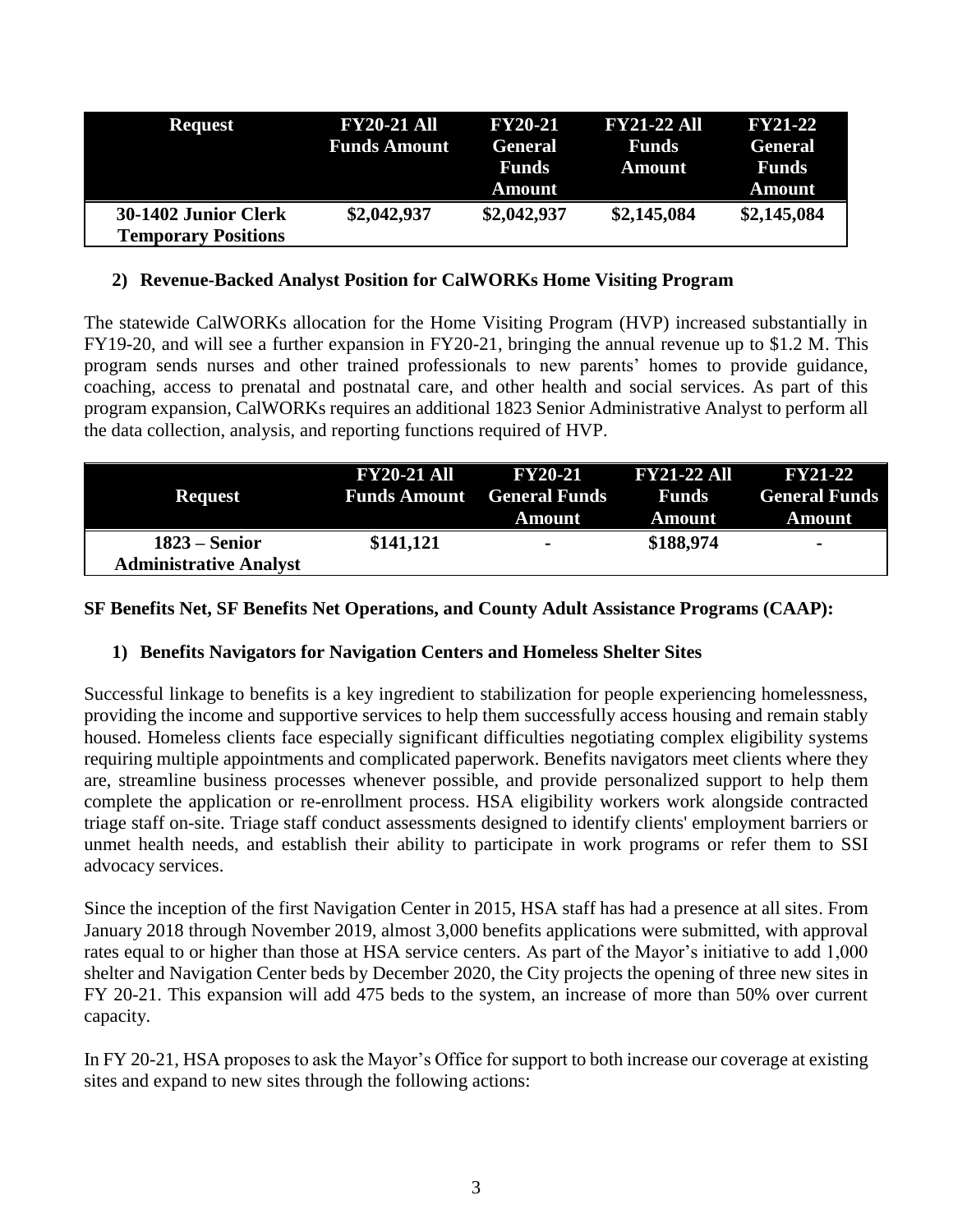- 1. Make permanent five SFBN and CAAP 2905 Eligibility Workers approved for two years in FY 19-20.
- 2. Backfill funding for two 2905 Eligibility Workers, one contracted triage position, and one half of an 0923 Manager that were included in the Whole Person Care grant ending in December 2020.
- 3. Add one, term-limited 2905 Eligibility Worker backed by the new Medi-Cal Outreach award received in late 2019.
- 4. Add six new positions at HSA and two positions with the contractor that performs triage services: (2) SFBN 2905s, (4) CAAP 2905s, and (2) Triage Workers (who assess whether a person is able to work or should be referred to SSI Advocacy).

| <b>Budget Request</b>                                                                  | <b>FY20-21 All</b><br><b>Funds</b><br>Amount | <b>FY20-21</b><br><b>General</b><br><b>Funds</b><br><b>Amount</b> | <b>FY21-22 All</b><br><b>Funds Amount</b> | <b>FY21-22</b><br><b>General Funds</b><br>Amount |
|----------------------------------------------------------------------------------------|----------------------------------------------|-------------------------------------------------------------------|-------------------------------------------|--------------------------------------------------|
| <b>Baseline 7-2905 eligibility</b><br>workers, 1 triage worker and<br>0.5-0923 manager | \$228,242                                    | \$151,059                                                         | \$1,183,074                               | \$788,933                                        |
| Add 7-new 2905 eligibility<br>workers and 2 triage workers                             | \$1,176,227                                  | \$660,633                                                         | \$1,133,691                               | \$677,452                                        |
| <b>Total</b>                                                                           | 1,404,468                                    | 811,691                                                           | 2,316,765                                 | 1,466,385                                        |

### **2) Universal Intake**

The Economic Support & Self-Sufficiency division (ESSS) administers four public safety net programs – CalFresh, Medi-Cal, CalWORKs, and County Adult Assistance Programs (CAAP) – that touch over 225,000 low-income San Franciscans each year. Enrollment in any one of these programs confers eligibility for income support, assistance meeting basic needs, and access to wrap-around services such as case management, housing subsidies and employment services. Today, clients need to visit multiple sites to access the full array of services they might need. Over the last decade, HSA has integrated some of these services, making it easier for clients to enroll and receive assistance at a single location, but ESSS recently launched an effort to integrate more fully. The current vision is to transition to a universal intake worker model over the next two years. Once realized, this means that applicants for public benefits will be able to initiate their enrollment across all four programs by speaking with a single eligibility worker. The overarching goal of these initiatives within ESSS is to improve the service delivery experience for both clients and staff, and to improve self-sufficiency outcomes for public aid recipients.

# **Family & Children's Services (FCS)**

### **1) End of the Title IV-E Waiver**

The end of the Title IV-E waiver in September 2019, which provided both increased federal revenues and increased flexibility in child welfare funding, represents a significant financial challenge for the Family & Children's Services Program. Under the waiver, FCS was able to make new investments which included contributions to the East Bay Visitation Center, Peer Parent Program, Visitation Services, Wraparound, and Talkline. It also expanded FCS staffing to improve oversight and coordination of efforts to improve on compliance measures and child welfare outcomes.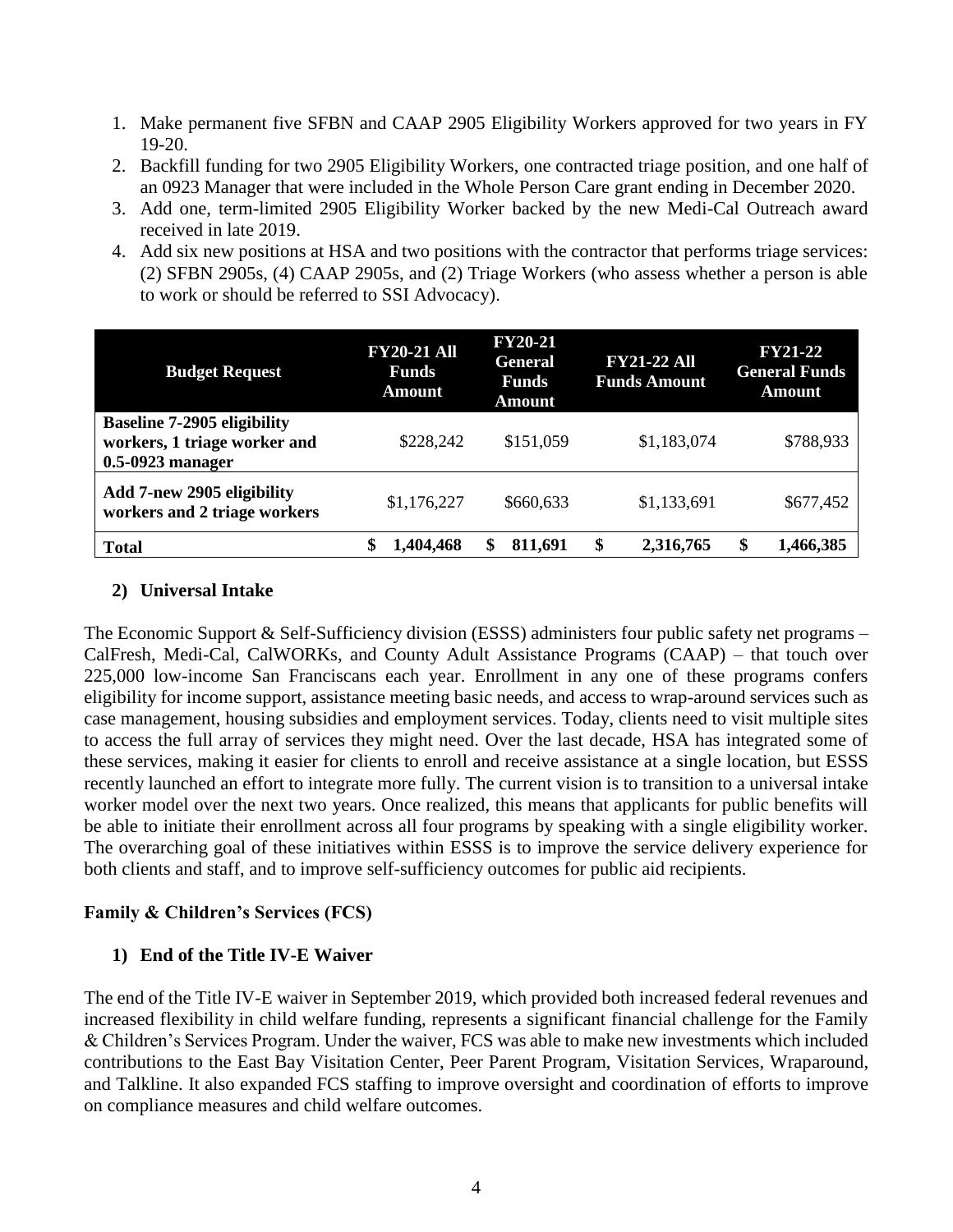In the FY 2019-20 and FY 2020-21 budget, HSA worked closely with the Mayor's Office on a transition plan that allowed HSA to continue to use one-time savings generated under the waiver and small amount of additional General Fund to sustain the program through both years of the budget. Since the passage of the budget and the official end of waiver, two significant developments have occurred:

- With the official end of the waiver, HSA has found the ongoing revenue loss to be more substantial than initially projected. This is somewhat offset by anticipated revenues in FCS as a result of growth in 2011 Realignment revenues.
- In late December 2019, as part of the year-end budget deal, the federal government passed significant, one-time transition funding to assist all states in the transition to the Families First Preventative Services Act (FFPSA) in October 2021 and to, in particular, mitigate the revenue loss to states and counties that had Title IV-E waivers.

In its FY2020-21 and FY2021-22 budget, HSA proposes to: 1) continue to use one-time funding, including the transition revenues, to allow it to ease the transition from the waiver to FFPSA and 2) begin to take incremental steps to reduce ongoing costs in FCS. Examples of proposed savings include identifying staffing areas for attrition by not backfilling some vacancies, reviewing and potentially resizing contracts as they come up for procurement based on projected needs and the efficacy of services, and working with partner departments on the size of work orders based on projected caseloads.

In combination, these efforts can fully mitigate the costs of the end of the Title IV-E waiver to the General Fund in FY2020-21 and significantly mitigate them in FY2021-22. Because of the heavy reliance on onetime, transition funds and carryforward of savings under the waiver, these would still leave an ongoing hole in FY2022-23, with potential revenues from FFPSA unclear and with further savings to be identified.

# **Program Support**

# **1) Renovations at 1650 Mission Street**

In FY 2020-21, City Planning and the Department of Building Inspection will leave 1650 Mission, and HSA will acquire this newly vacated 55,000 square feet of space. This additional space will allow the Agency to end several leases and consolidate multiple departments into one building.

While the City Planning space is available for immediate move-in, HSA needs to renovate other parts of the building before occupancy. HSA is requesting the Mayor's support to offset one-time costs related to move-in of approximately \$1.0 M in FY 2020-21 and \$0.7 M in FY 2021-22.

| <b>Request</b>        | <b>FY20-21 All</b><br><b>Funds Amount</b> | <b>FY20-21</b><br><b>General</b><br>Funds<br>Amount | <b>FY21-22 All</b><br><b>Funds</b><br>Amount | <b>FY21-22</b><br><b>General</b><br>Funds<br>Amount |
|-----------------------|-------------------------------------------|-----------------------------------------------------|----------------------------------------------|-----------------------------------------------------|
| <b>One-Time Costs</b> | \$1,024,000                               | \$788,480                                           | \$736,000                                    | \$566,720                                           |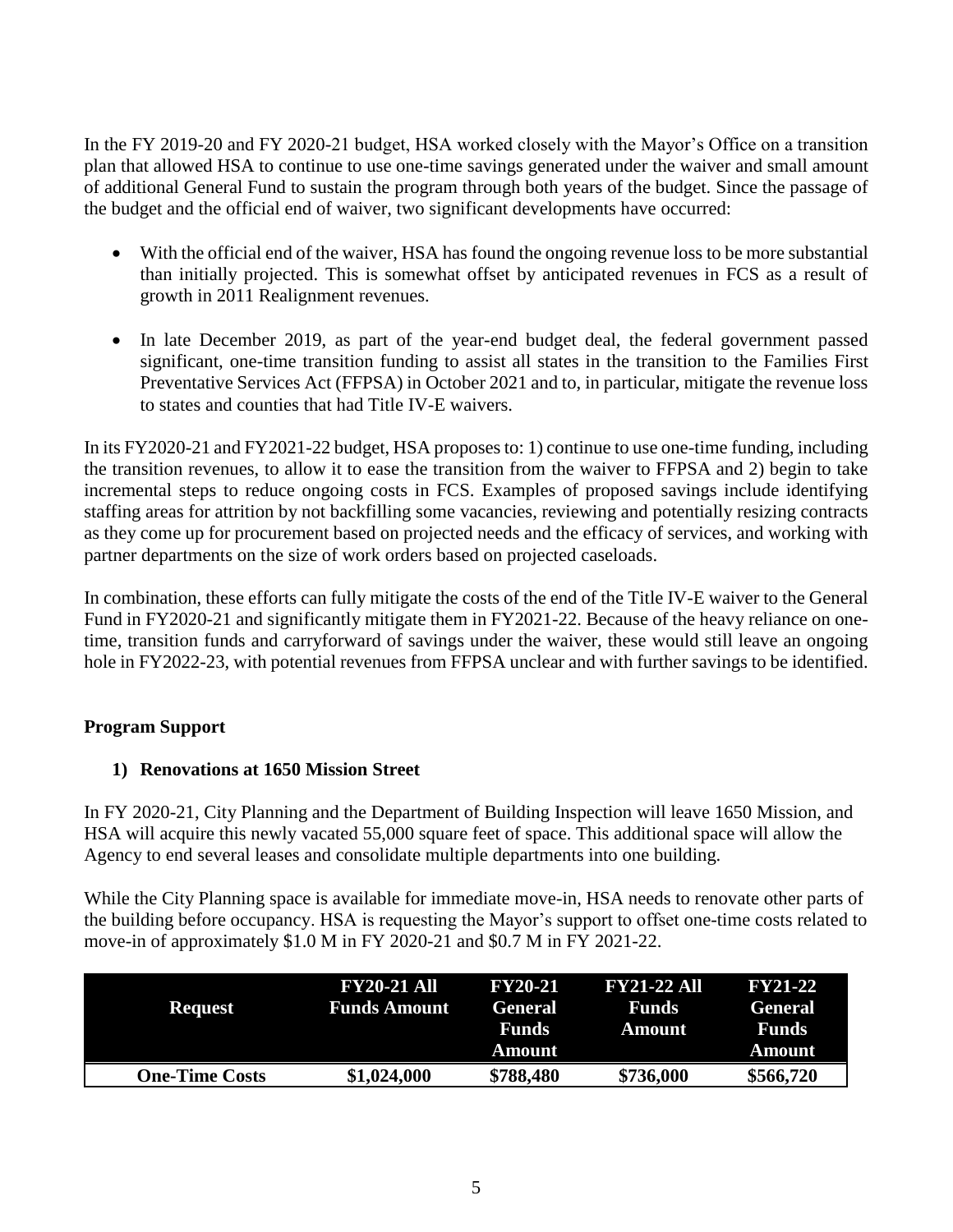# **2) Diversity, Equity, Inclusion and Belonging Analyst to Address Racial Equity at HSA**

In FY19-20, HSA established its new Diversity, Equity, Inclusion, and Belonging (DEI/B) team within its Human Resources division. The goal of the new DEI/B team is to create an agency culture which embraces diversity, equity, and inclusion in all aspects of its work.

In the budget proposal, HSA has identified existing positions to repurpose to establish the office with a 0923 Manager II and a 1244 Senior Personnel Analyst. This leaves a need for one more position – an 1823 Senior Administrative Analyst – which HSA is seeking support from the Mayor's Office for adding. This position will be responsible for researching and formulating DEI/B policy, organizing and facilitating workshops, building community partnerships, crafting strategic plans, and analyzing the department's budget and revenues/expenditures.

| <b>Request</b>                                   | <b>FY20-21 All</b> | <b>FY20-21</b><br><b>Funds Amount</b> General Funds<br>Amount | <b>FY21-22 All</b><br><b>Funds</b><br>Amount | <b>FY21-22</b><br><b>General Funds</b><br>Amount |
|--------------------------------------------------|--------------------|---------------------------------------------------------------|----------------------------------------------|--------------------------------------------------|
| $1823 -$ Senior<br><b>Administrative Analyst</b> | \$141,121          | \$108,663                                                     | \$188,974                                    | \$145,510                                        |

# **3) Displaced Persons Housing Services Coordinator**

HSA is seeking support from the Mayor's Office to add a position to its Disaster Response team. The current Displaced Persons Housing Subsidy Program – which serves clients displaced by fire or hazardous housing conditions with a time-limited housing subsidy – is solely staffed by one 2905 Eligibility Worker, which also serves as the Agency's Disaster Response Assistant. This position is currently serving 165 people by providing initial intake assessments and overseeing the payment of the monthly housing subsidy.

By the end of 2020, HSA projects that more than 37% of its clients will term out of the subsidy program and be in an immediate need of safe and affordable long-term housing. HSA proposes to add one 2914 Social Work Supervisor to manage the Displaced Persons Housing Subsidy Program and oversee housing case management, including housing locator services, that would improve clients' ability to secure and maintain long-term housing upon exiting the program.

| <b>Request</b>                          | <b>FY20-21 All</b> | <b>FY20-21</b><br>Funds Amount General Funds Funds Amount General Funds<br>Amount | <b>FY21-22 All</b> | <b>FY21-22</b><br>Amount |
|-----------------------------------------|--------------------|-----------------------------------------------------------------------------------|--------------------|--------------------------|
| 2914 – Social Work<br><b>Supervisor</b> | \$123,385          | \$95,006                                                                          | \$165,223          | \$127,222                |

# **4) Temporary CalSAWS Positions**

HSA's Information Technology Division has begun transitioning to a new statewide automated welfare system that will come into effect in 2023. Since 2005, HSA has used the CalWORKs Information Network (CalWIN) as its central eligibility system as part of a consortium with a number of other counties. Over the next three years, CalWIN will be consolidated with two other California benefits